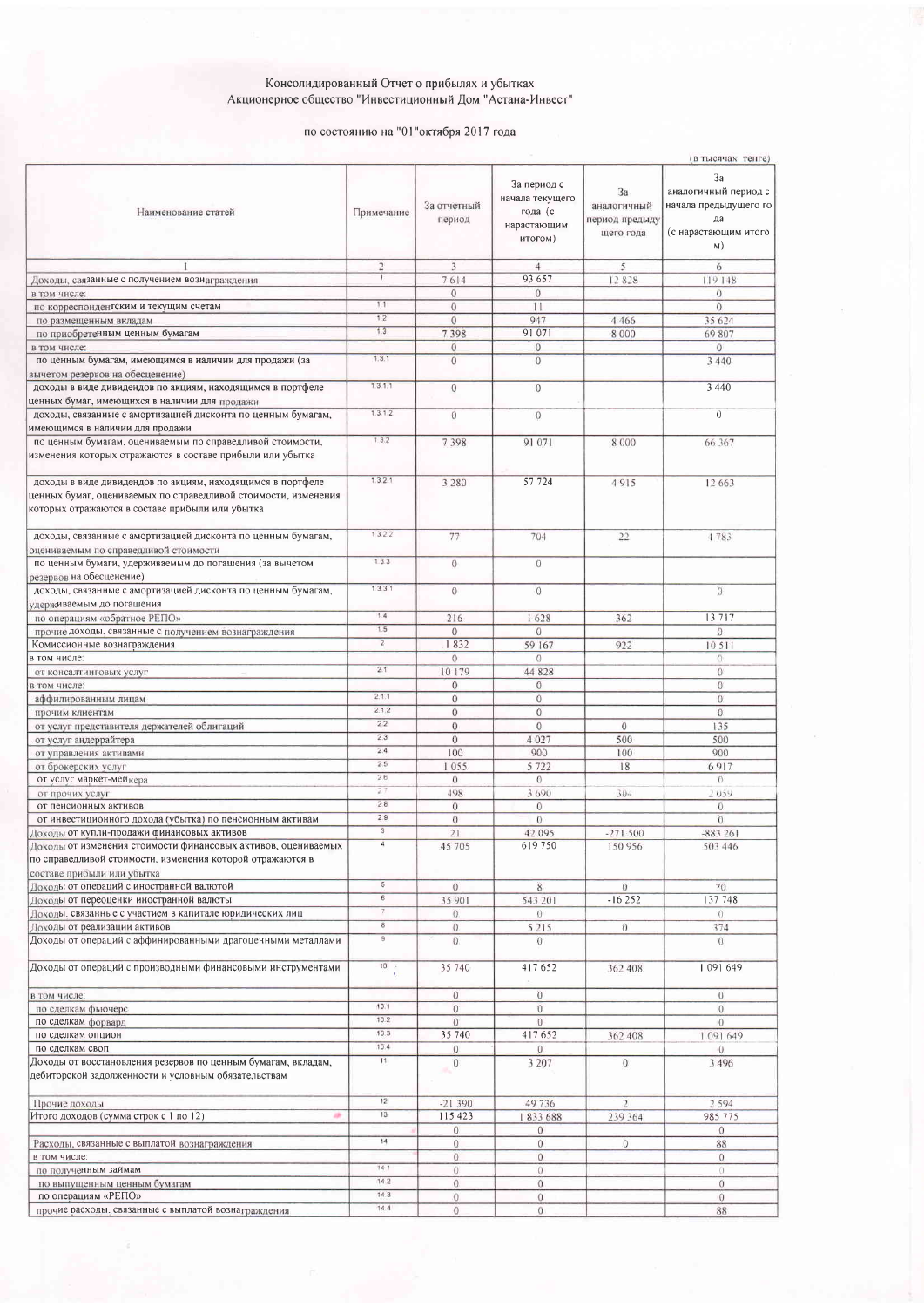| Комиссионные расходы                                            | 15              | 2 1 5 1                        | 43838                          | 473            | 2 4 9 4                   |
|-----------------------------------------------------------------|-----------------|--------------------------------|--------------------------------|----------------|---------------------------|
|                                                                 |                 | $\overline{0}$                 | $\overline{0}$                 |                | $\overline{0}$            |
| в том числе:                                                    | 15 <sub>1</sub> | $\overline{0}$                 | $\overline{0}$                 |                | $\overline{0}$            |
| управляющему агенту                                             | 152             |                                |                                |                |                           |
| за кастодиальное обслуживание                                   | 153             | 208                            | 916                            | 28             | 205                       |
| за услуги фондовой биржи                                        | 15.4            | $\overline{2}$                 | 3 3 0 9                        | 90             | 250                       |
| за услуги регистратора                                          | 15 <sub>5</sub> | 98                             | 218                            | 36             | 72                        |
| за брокерские услуги                                            | 15.6            | 1338                           | 34 7 7 5                       | 88             | 88                        |
| за прочие услуги                                                | $\overline{16}$ | 505                            | 4620                           | 231            | 1879                      |
| Расходы от деятельности, не связанной с выплатой вознаграждения |                 | 17                             | 247                            |                | $\Omega$                  |
| в том числе:                                                    |                 | $\overline{0}$                 | $\overline{0}$                 |                | $\overline{0}$            |
| от переводных операций                                          | 16 <sub>1</sub> | 17                             | 247                            |                | $\overline{0}$            |
| от клиринговых операций                                         | 162             | $\overline{0}$                 | $\overline{0}$                 |                | $\overline{0}$            |
| от кассовых операций                                            | 163             | $\Omega$                       | $\boldsymbol{0}$               |                | $\Omega$                  |
| от сейфовых операций                                            | 16.4            | $\overline{0}$                 | $\boldsymbol{0}$               |                | $\overline{0}$            |
| от инкассации                                                   | 16.5            | $\mathbf{0}$                   | $\boldsymbol{0}$               |                | $\mathbf{0}$              |
| Расходы от купли-продажи финансовых активов                     | $\overline{17}$ | 68                             | 20 092                         |                |                           |
| Расходы от изменения стоимости финансовых активов, оцениваемых  | 18              | 84 005                         | 471 446                        |                |                           |
| по справедливой стоимости, изменения которой отражаются в       |                 |                                |                                |                |                           |
| составе прибыли или убытка                                      |                 |                                |                                |                |                           |
| Расходы от операций иностранной валюты                          | 19              | $\Omega$                       | 528                            | 4 2 8 8        | 7 2 9 0                   |
| Расходы от переоценки иностранной валюты                        | $\overline{20}$ | 27 670                         | 535.329                        |                |                           |
| Расходы, связанные с участием в капитале юридических лиц        | $\overline{21}$ | $\overline{0}$                 | $\mathbf{0}$                   |                | $\mathbf{0}$              |
| Расходы от реализации или безвозмездной передачи активов        | $\overline{22}$ | $\overline{0}$                 | $\overline{0}$                 |                | 1178                      |
| Расходы от операций с аффинированными драгоценными металлами    | $\overline{23}$ | $\overline{0}$                 | $\overline{0}$                 |                |                           |
|                                                                 |                 |                                |                                |                | $\mathsf 0$               |
| Расходы от операций с производными финансовыми инструментами    | $\overline{24}$ | 22 5 8 4                       | 448 161                        |                | 561 594                   |
| в том числе:                                                    |                 | $\overline{0}$                 | $\overline{0}$                 | 188 411        |                           |
|                                                                 |                 |                                |                                |                | $\mathbf{0}$              |
| по сделкам фьючерс                                              | 24.1            | $\overline{0}$                 | $\boldsymbol{0}$               |                | $\mathbf{0}$              |
| по сделкам форвард                                              | 242             | $\overline{0}$                 | $\theta$                       |                | $\Omega$                  |
| по сделкам опцион                                               | 243             | 22 5 8 4                       | 448 161                        | 188 411        | 561 594                   |
| по сделкам своп                                                 | 244             | $\overline{0}$                 | $\theta$                       |                | $\Omega$                  |
| Расходы от создания резервов по ценным бумагам, размещенным     | $\overline{25}$ | 564                            | 11868                          |                |                           |
| вкладам, дебиторской задолженности и условным обязательствам    |                 |                                |                                |                | 9097                      |
| Операционные расходы                                            | $\overline{26}$ | 39 392                         | 426 333                        | 16 3 4 5       | 149 975                   |
| в том числе:                                                    |                 | $\overline{0}$                 | $\mathbf{0}$                   |                | $\Omega$                  |
| расходы на оплату труда и командировочные                       | 261             | 8189                           | 79 624                         | 8 5 2 6        | 89 322                    |
| транспортные расходы                                            | 263             | 189                            | 309                            | 140            | 1448                      |
| административные расходы                                        | 264             | 29 4 6 6                       | 327 356                        | 3 402          | 32 336                    |
| амортизационные отчисления                                      | 265             | 471                            | 5 0 4 1                        | 915            | 10852                     |
| расходы по уплате налогов и других обязательных платежей в      | 26.6            | 1077                           | 10726                          |                |                           |
| бюджет, за исключением корпоративного подоходного налога        |                 |                                |                                | 3 3 6 2        | 16215                     |
| неустойка (штраф, пеня)                                         | 26.7            | $\overline{0}$                 | 2 2 7 7                        |                | $-198$                    |
| Прочие расходы                                                  | $\overline{27}$ | 863                            | 17 248                         | 8 1 4 9        | 23 744                    |
| Итого расходов (сумма строк с 14 по 27)                         | $\overline{28}$ | 177314                         | 1975090                        | 217 666        | 755 460                   |
|                                                                 |                 | $\overline{0}$                 | $\overline{0}$                 |                | $\overline{0}$            |
| Чистая прибыль (убыток) до уплаты корпоративного подоходного    | $\overline{29}$ | $-61891$                       | $-141402$                      |                |                           |
| налога (стр. 13-стр. 28)                                        |                 |                                |                                | 21.698         | 230.315                   |
|                                                                 |                 | $\mathbf{0}$                   | $\mathbf{0}$                   |                | $\mathbf{0}$              |
| Корпоративный подоходный налог                                  | 30              | $\overline{0}$                 | 472                            | $\overline{0}$ | 3636                      |
|                                                                 |                 | $\mathbf{0}$                   | $\overline{0}$                 |                |                           |
|                                                                 | 31              | $-61891$                       | $-141874$                      |                | $\mathbf{0}$              |
| Чистая прибыль (убыток) после уплаты корпоративного             |                 |                                |                                |                |                           |
| подоходного налога (стр.29-стр.30)                              | $\overline{32}$ |                                |                                | 21 698         | 226 679                   |
| Прибыль (убыток) от прекращенной деятельности                   |                 | $\overline{0}$<br>$\mathbf{0}$ | $\overline{0}$<br>$\mathbf{0}$ |                | $\mathbf{0}$              |
| Итого чистая прибыль (убыток) за период (стр. 31+/-стр. 32)     | $\overline{33}$ | $-61891$                       | $-141874$                      |                | $\overline{0}$<br>226.679 |
|                                                                 |                 |                                |                                | 21 698         |                           |

 $13.10$ астана-имвес

MOTOR OBULSTER HA

Co Herby Wood \* Jogen

Маенлаева И.Я. дата 13.10.17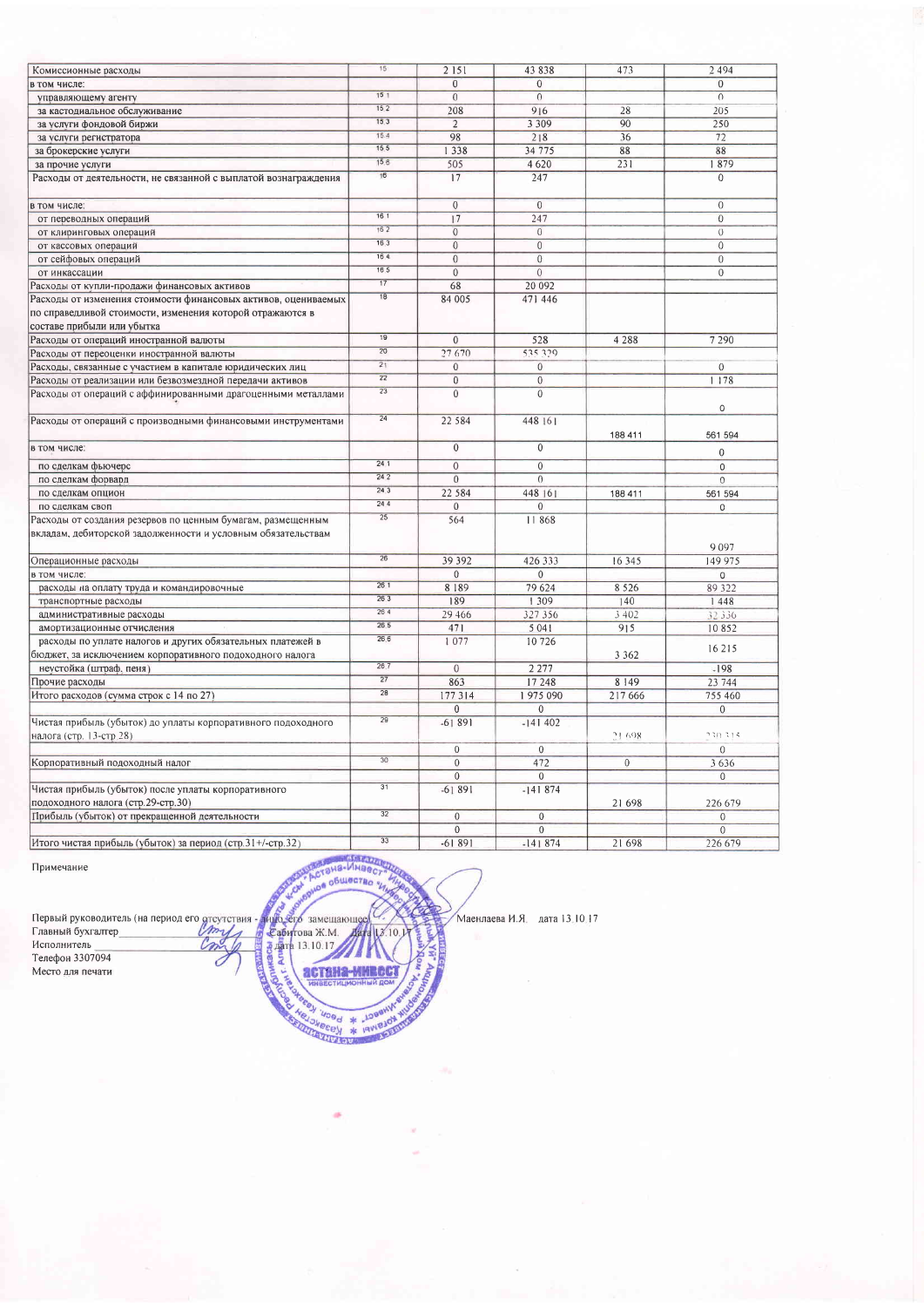## Консолидированный бухгалтерский баланс<br>Акционерное общество "Инвестиционный Дом "Астана-Инвест"<br>по состоянию на "01"октября 2017 года

|                                                                        |                             |                                  | (в тысячах тенге)              |
|------------------------------------------------------------------------|-----------------------------|----------------------------------|--------------------------------|
| Наименование статьи                                                    | Код строки                  | На конец<br>отчетного<br>периода | На начало<br>отчетного периода |
| $\overline{1}$                                                         | $\overline{2}$              | $\overline{\mathbf{3}}$          | $\overline{4}$                 |
| <b>Активы</b>                                                          |                             |                                  |                                |
| Денежные средства и эквиваленты денежных средств                       | $\overline{1}$              | 937 771                          | 548 415                        |
| в том числе:                                                           |                             |                                  |                                |
| наличные деньги в кассе                                                | 1.1                         |                                  |                                |
| деньги на счетах в банках и организациях, осуществляющих отдельные     | 1.2                         |                                  |                                |
| виды банковских операций                                               |                             | 937 771                          | 548 415                        |
| Аффинированные драгоценные металлы                                     | $\overline{2}$              | $\theta$                         |                                |
| Вклады размещенные (за вычетом резервов на обесценение)                | $\overline{\mathbf{3}}$     | 0                                | 49 143                         |
| в том числе:                                                           |                             | $\theta$                         |                                |
| начисленные, но не полученные доходы в виде вознаграждения             | 3.1                         | $\boldsymbol{0}$                 |                                |
| Операция «обратное РЕПО»                                               | $\overline{4}$              | $\overline{0}$                   | 24 007                         |
| в том числе:                                                           |                             | $\theta$                         |                                |
| начисленные, но не полученные доходы в виде вознаграждения             | 4.1                         | $\overline{0}$                   | $\overline{7}$                 |
| Ценные бумаги, оцениваемые по справедливой стоимости, изменения        | 5                           |                                  |                                |
| которых отражаются в составе прибыли или убытка                        |                             | 2 2 2 8 2 1 2                    | 2 136 601                      |
| начисленные, но не полученные доходы в виде вознаграждения             | 5.1                         | 44 3 2 6                         | 26 673                         |
| Ценные бумаги, имеющиеся в наличии для продажи (за вычетом резервов на | 6                           |                                  |                                |
| обесценение)                                                           |                             | $\theta$                         |                                |
| в том числе:                                                           |                             | $\overline{0}$                   |                                |
| начисленные, но не полученные доходы в виде вознаграждения             | 6.1                         | $\overline{0}$                   |                                |
| Ценные бумаги, удерживаемые до погашения (за вычетом резервов на       | $\overline{7}$              |                                  |                                |
| обесценение)                                                           |                             | $\theta$                         |                                |
| в том числе:                                                           | 7.1                         | $\Omega$                         |                                |
| начисленные, но не полученные доходы в виде вознаграждения             |                             | $\theta$                         |                                |
| Инвестиционное имущество                                               | $\pmb{8}$<br>$\overline{9}$ | $\theta$                         |                                |
| Инвестиции в капитал других юридических лиц и субординированный долг   |                             | 177 600                          |                                |
| Запасы                                                                 | 10                          | 1 3 5 3                          | 31                             |
| Долгосрочные активы (выбывающие группы), предназначенные для           | 11                          |                                  |                                |
| продажи                                                                |                             | $\left( \right)$                 |                                |
| Основные средства (за вычетом амортизации и убытков от обесценения)    | 12                          | 1 243 150                        | 36 768                         |
| Нематериальные активы (за вычетом амортизации и убытков от             | 13                          |                                  |                                |
| обесценения)                                                           |                             | 6689                             | 2414                           |
| Дебиторская задолженность                                              | 14                          | 576 543                          | 3 405 523                      |
| Начисленные комиссионные вознаграждения к получению                    | 15                          | 664                              | 908                            |
| в том числе:                                                           |                             | $\Omega$                         |                                |
| от консалтинговых услуг, в том числе:                                  | 15.1                        | $\overline{0}$                   |                                |
| аффилированным лицам                                                   | 15.1.1                      | $\theta$                         |                                |
| прочим клиентам                                                        | 15.1.2                      | $\theta$                         |                                |
| от услуг представителя держателей облигаций                            | 15.2                        | $\theta$                         |                                |
| от услуг андеррайтера                                                  | 15.3                        | $\theta$                         | 100                            |
| от брокерских услуг                                                    | 15.4                        | 15                               | 54                             |
| от управления активами                                                 | 15.5                        | 100                              | 100                            |
| от услуг маркет-мейкера                                                | 15.6                        | $\overline{0}$                   |                                |
| от пенсионных активов                                                  | 15.7                        | $\overline{0}$                   |                                |
| от инвестиционного дохода (убытка) по пенсионным активам               | 15.8                        | $\overline{0}$                   |                                |
| прочие                                                                 | 15.9                        | 549                              | 654                            |
| Производные финансовые инструменты                                     | 16                          | 13 907                           | 147 772                        |
| в том числе:                                                           |                             | $\theta$                         |                                |
| требования по сделке фьючерсы<br>冻                                     | 16.1                        | $\theta$                         |                                |
| требования по сделке форварды                                          | 16.2                        | $\bigcap$                        |                                |
| требования по сделке опционы                                           | 16.3                        | 13 907                           | 147 772                        |
| требования по сделке свопы                                             | 16.4                        | $\Omega$                         |                                |
| Текущее налоговое требование                                           | 17                          | 101 045                          | 100 904                        |
| Отложенное налоговое требование                                        | 18                          | 3 0 1 0                          | 3 0 1 0                        |
| Авансы выданные и предоплата                                           | 19                          | 68 689                           |                                |
| Прочие активы                                                          | 20                          | 678 980                          |                                |
| Итого активы:                                                          | 21                          | 6 037 612                        | 6 455 496                      |